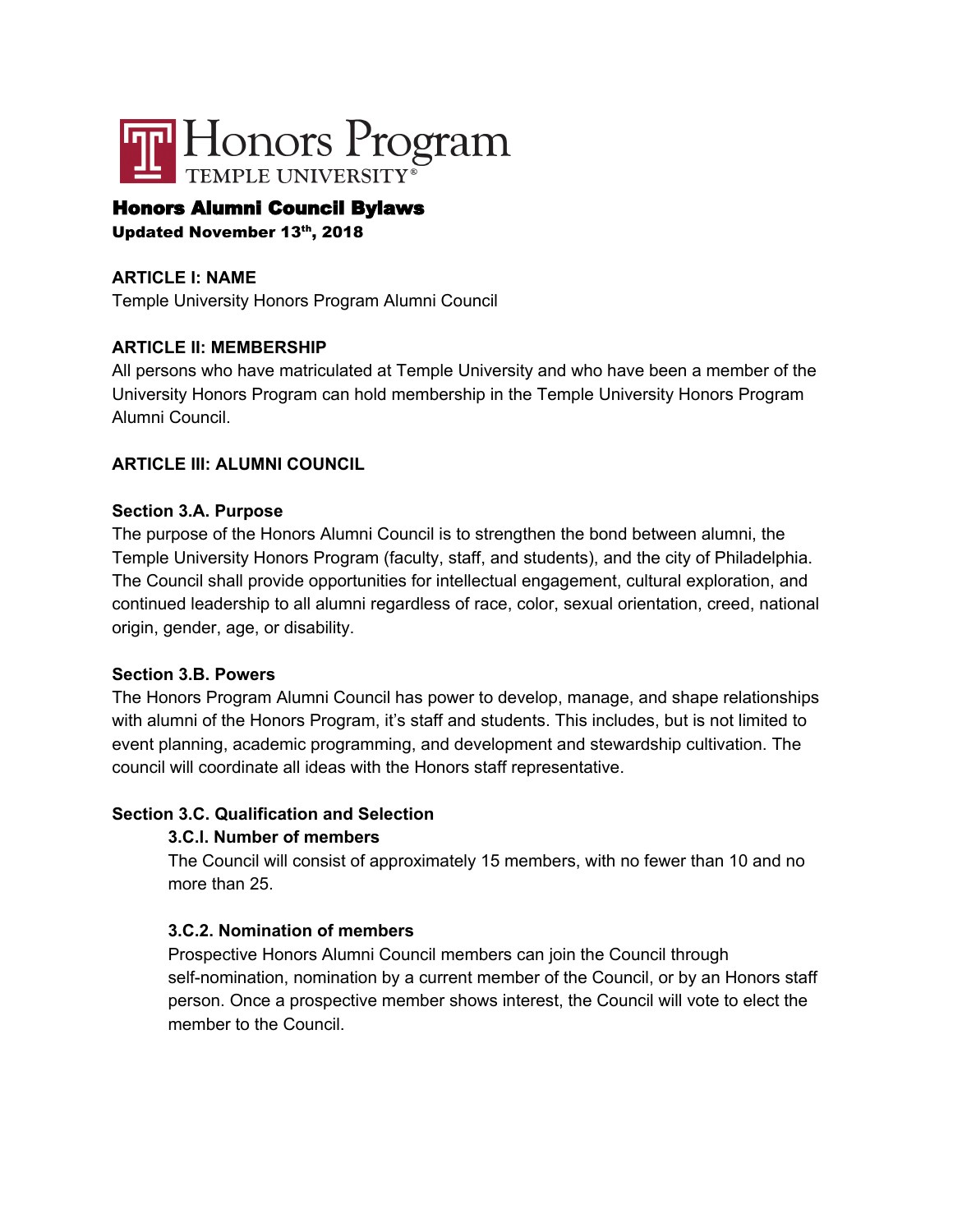#### **3.C.3. Student on Council**

Two active members of the Honors student body can be selected as members of the Alumni Council. This students will be upperclassmen (junior or senior). The students must attend a minimum of 1 meeting per semester. After graduation, the students have the opportunity to be voted on as a regular members of the Council.

#### **Section 3.D. Term**

Council members serve three-year terms, and shall serve no more than two consecutive terms (6 years). A former member is eligible for nomination and election to the Council after one year as a non-member.

### **Section 3.E. Meetings**

Meetings of the Alumni Council shall be held every other month of the year, starting in January with the exception of July, so as to be in January, March, May, September, and November. If a special meeting needs to be held in July, Council members will be notified two weeks in advance. These meetings will be held on the third Thursday of the month unless otherwise decided upon by the Council and Honors staff advisor.

### **3.E.1. Notice of Meetings**

Council members will be given the dates of meetings at the beginning of each calendar year. The Honors staff advisor will send out reminder emails one week before each meeting. Such notice shall state the time, place, and purpose of the meeting.

### **Section 3.F. Termination**

Any council member unable to commit and attend more than half (at least 3) of the meetings a year or actively participate in a subcommittee may be asked to resign by the Council or Honors staff advisor. At this point, a conversation will be had to determine the member's level of commitment and interest.

### **ARTICLE IV: Expectations**

### **Section 4.A. Positions**

Members of the Council may hold positions of leadership within the organization. These positions are for one calendar year and are renewable based on the Council's approval of that member's continuation in that position. Members are either self-nominated or nominated by a member of the council or Honors staff. The chair positions are as follows:

**4.A.1.Social Chair**. The social chair is in charge of the planning and execution of all events that aid in the cultivation and development/maintenance of the Honors alumni community. This includes but is not limited to happy hours, homecoming tailgates, and banquets.

**4.A.2. Communications Chair.** The communications chair oversees any Honors Alumni e-news, marketing, and social media presence. The communications chair will work closely with the Honors staff advisor to disseminate information.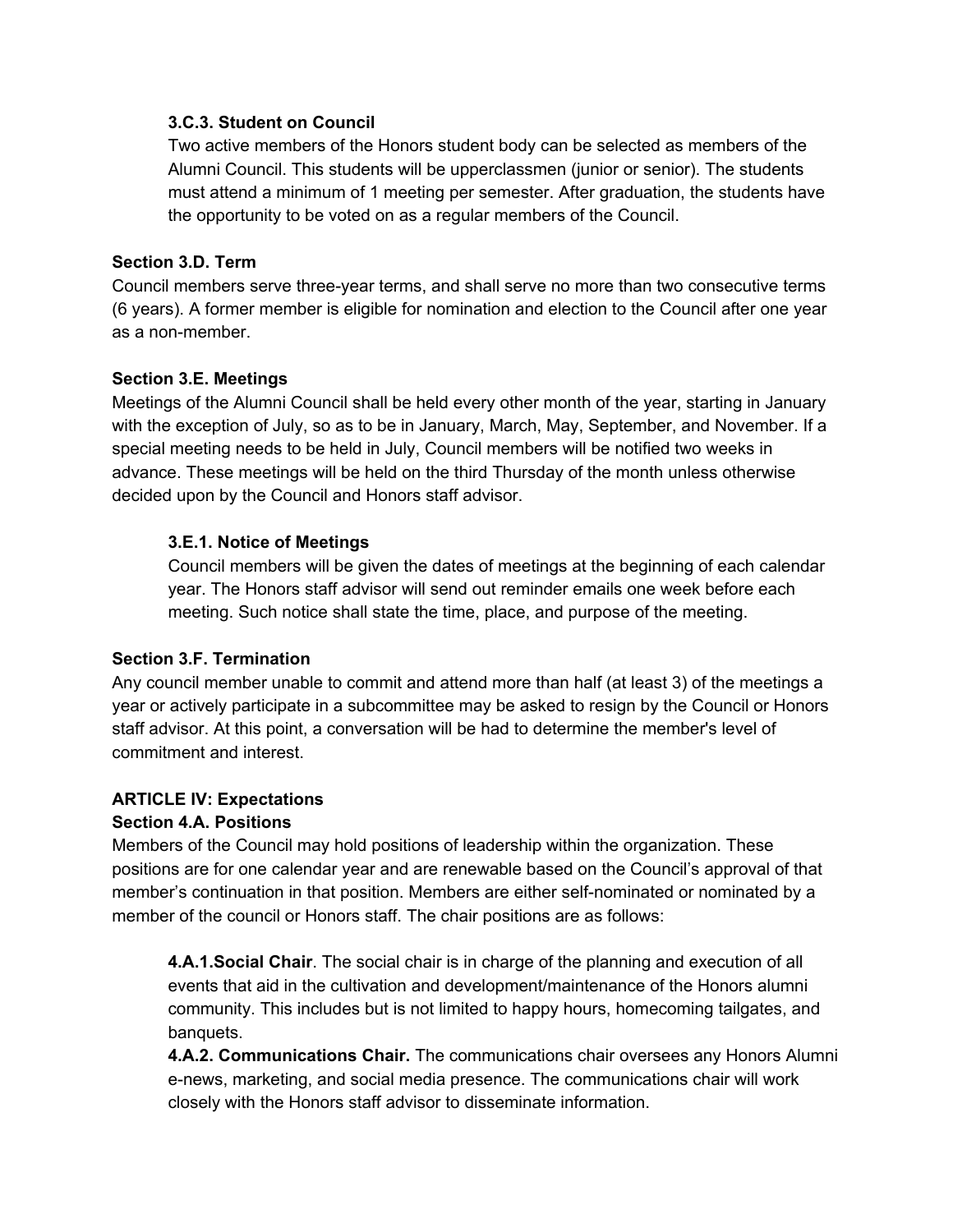**4.A.3. Development Chair.** The Development Chair works closely with the Social and Academic Chairs to create opportunities for Honors Program alumni to give back to the program.

**4.A.4. Academic Chair.** The Academic Chair provides opportunities for the Honors community to stay engaged intellectually, as outlined in Section 3.A. The Academic Chair organizes academic based events for alumni, students, faculty, and staff. **4.A.5 Mentoring Chair.** The Mentoring Chair oversees the Honors Alumni mentor

program.

**4.A.6 President.** The President will work closely with all Council Chairs and the Honors staff advisor to plan and run all meetings, oversee events, and continue to engage the Honors alumni community.

## **Section 4.B. Dues**

The Council requires members to pay yearly dues of \$100.00. These dues will come in the form of donations to the University Honors Program Fund and do not need to be paid all at once. Members can pay dues in installments as long as \$100.00 has been paid in full by December of that year. Adjustments can be made if members join mid-year. Members can also contribute more to make up for missed meetings and events in order to stay up to date for the council attendance policy (see Section 3.F.)

## **Section 4.C. Additional Expectations**

In addition to mentioned above, every Council Member must:

Be available to serve as an Honors Alumni mentor to current students. Attend at least one Honors alumni event per year (exceptions made for non-local members)

# **ARTICLE V: Amendments**

These bylaws may be amended or repealed at any meeting of the Honors Alumni Council in which at least two thirds of the council is present, provided that written amendments in full text have been communicated to the entire council at least thirty days in advance.